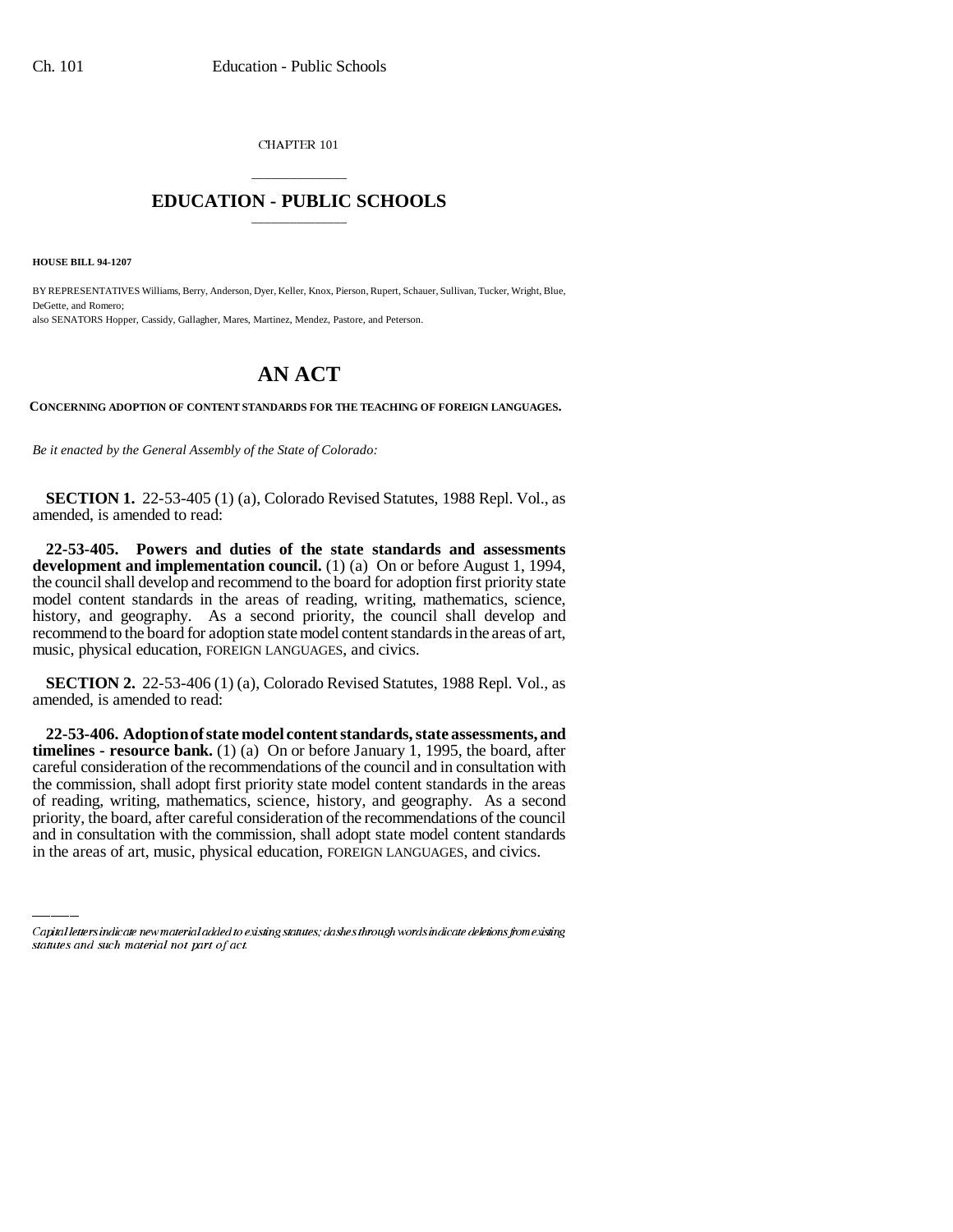**SECTION 3.** 22-53-407 (1), Colorado Revised Statutes, 1988 Repl. Vol., as amended, is amended to read:

**22-53-407. Adoption of content standards by districts.** (1) In accordance with timelines adopted by the board pursuant to section 22-53-406 (2), but not later than January 1, 1997, each district shall adopt first priority content standards in the areas of reading, writing, mathematics, science, history, and geography which meet or exceed the state model content standards adopted pursuant to section 22-53-406 (1). In accordance with timelines adopted by the state board, districts shall also adopt second priority content standards in the areas of art, music, physical education, FOREIGN LANGUAGES, and civics. Content standards may be adopted for each grade level or may be adopted for groupings of grade levels. In adopting content standards, each district shall seek input from and shall work in cooperation with educators, parents, students, business persons, members of the general community who are representative of the cultural diversity of the district, and the district's advisory accountability committee created pursuant to section 22-7-104.

**SECTION 4.** 22-53-409 (1) (a) and (3), Colorado Revised Statutes, 1988 Repl. Vol., as amended, are amended to read:

**22-53-409. Assessments.** (1) (a) Effective January 1, 1996, the department shall implement a Colorado student assessment program under which it shall administer statewide assessments, adopted by the board pursuant to section 22-53-406, in the first priority areas of reading, writing, mathematics, science, history, and geography on a stratified, random sampling basis to provide accurate and detailed information to the people of Colorado on student academic achievement and to corroborate the quality of the results provided by district assessments. Following adoption of state model content standards in the second priority areas of art, music, physical education, FOREIGN LANGUAGES, and civics, such areas shall be included in the Colorado student assessment program. Such statewide assessments shall be administered in grades four, eight, and ten. The timetable for administering such assessments shall be established by the board. The initial statewide assessment shall be considered a baseline assessment.

(3) In accordance with timelines adopted by the board pursuant to section 22-53-406 (2), but not later than January 1, 1998, each district shall administer assessments adopted pursuant to the district plan required under section 22-53-407 (2) in the first priority areas of reading, writing, mathematics, science, history, and geography to students at the fourth, eighth, and tenth grade levels. Following adoption of content standards in the second priority areas of art, music, physical education, FOREIGN LANGUAGES, and civics, such areas shall be included in the district assessments at the fourth, eighth, and tenth grade levels. Results of such assessments shall be reported to the department pursuant to paragraph (b) of subsection (4) of this section. Nothing in this subsection (3) shall prevent districts from administering assessments at levels other than the fourth, eighth, and tenth grade levels.